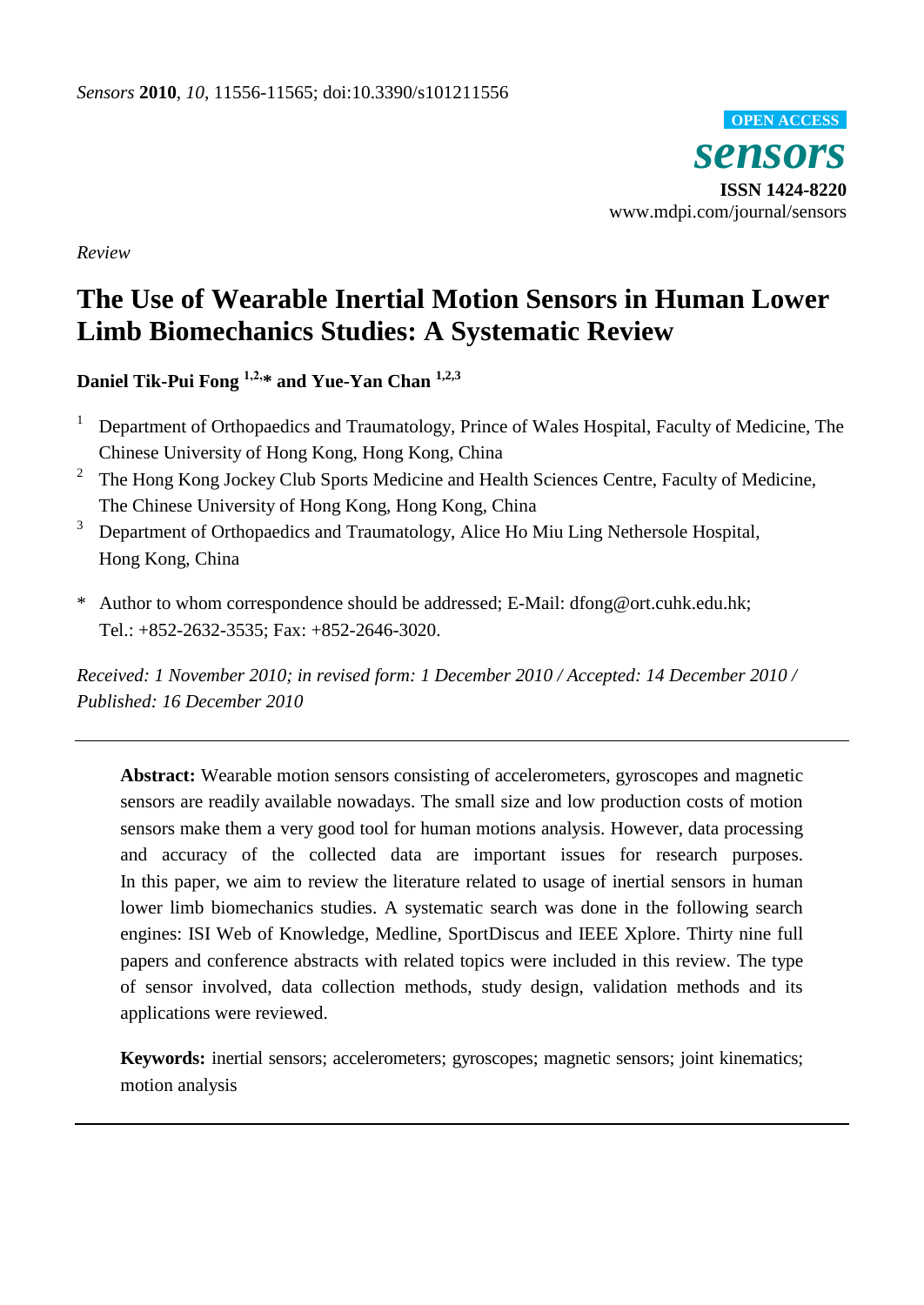## **1. Introduction**

Wearable inertial motion sensors consisting of accelerometers, gyroscopes and magnetic sensors are readily available nowadays [1]. Some companies, such as XSens Technologies (The Netherlands) and Innalabs (Russia) provide inertial motion sensor solutions. They are highly transportable, no stationary units, such as receivers and cameras are needed for data collection, therefore can be used outside laboratory conditions [2]. Inertial motion sensor is a good choice for human biomechanics studies because it is highly transportable, low cost and consumes low power during operation.

Accelerometers have been adopted in human joint kinematics studies since 1990s. Willemsen [3] and Heyn [4] applied uniaxial accelerometers on aluminum strips, which were then attached on the foot, shank, thigh and pelvis of subjects by Velcro straps. In their studies, four accelerometers on rigid metal plates were needed on each segment, otherwise they would have had to numerically integrate twice the angular acceleration of the segment to get the joint angle [5]. Therefore a total of eight accelerometers were needed to estimate joint kinematics. Only uniaxial joint kinematics could be obtained. Also, in both studies, leg segments were assumed to be rigid bodies, and the joints were single axis hinge joint. These simplified joint models were good for simple motion analysis, for example two dimensional single joint motion analysis.

Simplified systems were developed in 2000s. Data from accelerometers and gyroscope could be used to estimate orientation relative to an inertial frame [1]. Although relative orientation could be estimated by integration of data from gyroscope, errors would accumulate by this method, which caused distortion and drift errors. Accelerometer can be used to compensate the drift of the gyroscope about the axes of the horizontal plane, while magnetic sensor which located orientation by earth's magnetic field was adopted to solve this drift problem about the vertical axis [6]. However, inside reinforced-concrete-covered buildings, the magnetic field on the earth was always perturbated. Further development of high accuracy three dimensional relative orientations was developed by Favre and his colleagues [7]. Favre and his colleagues integrated angular velocity data obtained from gyroscopes, and then corrected the angle estimation based on inclination data from accelerometers gathered during rest or constant velocity motion period. Known joint anatomical constraints were also considered for better estimation in a later study [8]. Static calibration in a defined position was still needed. Cooper [1] and his colleagues extended the measurements in dynamic activities. However, Cooper's studies only involved a simplified model of a single hinge knee joint, further extension of the technique was needed for three dimensional measurements.

# **2. Methods**

The research method was graphically displayed in Figure 1 for better understanding of the procedure. Systematic literature search of Medline (from 1966), ISI Web of Knowledge (Science Citation Index Expanded, from 1985; Social Sciences Citation Index, from 1956; Arts & Humanities Citation Index, from 1975), SportDiscus (from 1975) and IEEE Xplore was conducted at the last week of July in year 2010. The four databases were chosen as they were popular search engines which cover most of the literature in engineering, medicine and sports biomechanics field. The searched keyword string was "(biomechanics OR injury prevention OR kinematics) AND (lower limb OR knee OR hip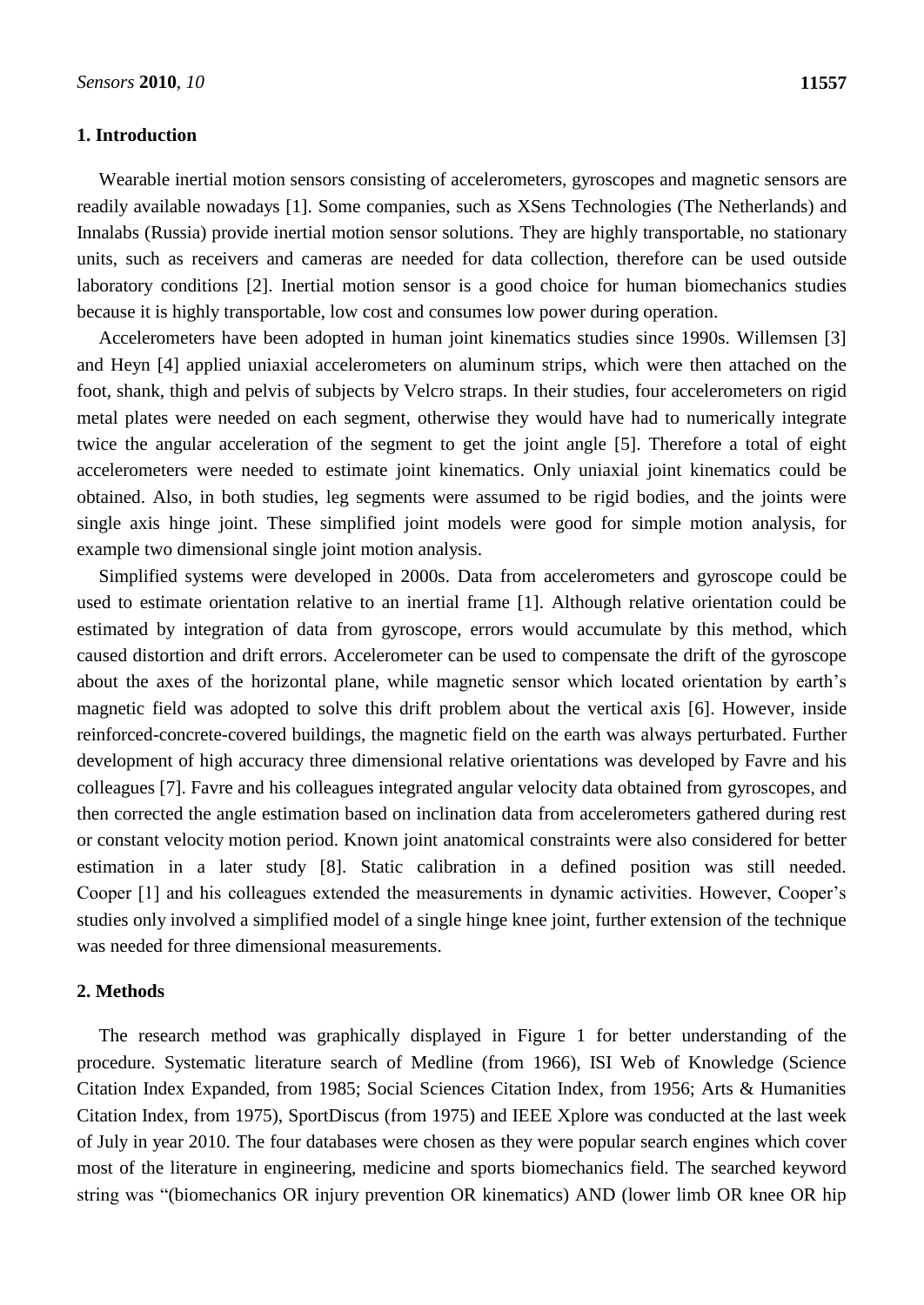OR ankle) AND (inertial sensor OR accelerometer OR gyroscope OR gyrometer OR magnetic sensor OR magnetrometer)" appeared in title, abstract, and keyword fields. The initial total number of identified articles from these databases was 195. Fifty four duplicated entries were moved, therefore 141 articles were left. Three articles not written in English were excluded, the number of articles were further reduced to 138. These 138 full papers were obtained from the library in The Chinese University of Hong Kong as well as from online search. The title and abstract of each entry was read, non-related studies were excluded, 36 full papers and conference abstract were left. Three more papers in related topic were added manually [9-11], therefore, a total of 39 full papers and conference abstract were included in this review. Inclusion criteria were as follow: (1) The study reported lower limb joint kinematics; and (2) The study involves accelerometers, gyroscopes and/or magnetic sensors. However, articles only contain the following content were excluded: (1) *In vivo* and *in vitro* kinematics studies; (2) Joint kinematics data not obtained from accelerometers, gyroscopes or magnetic sensors and (3) Frequency analysis.



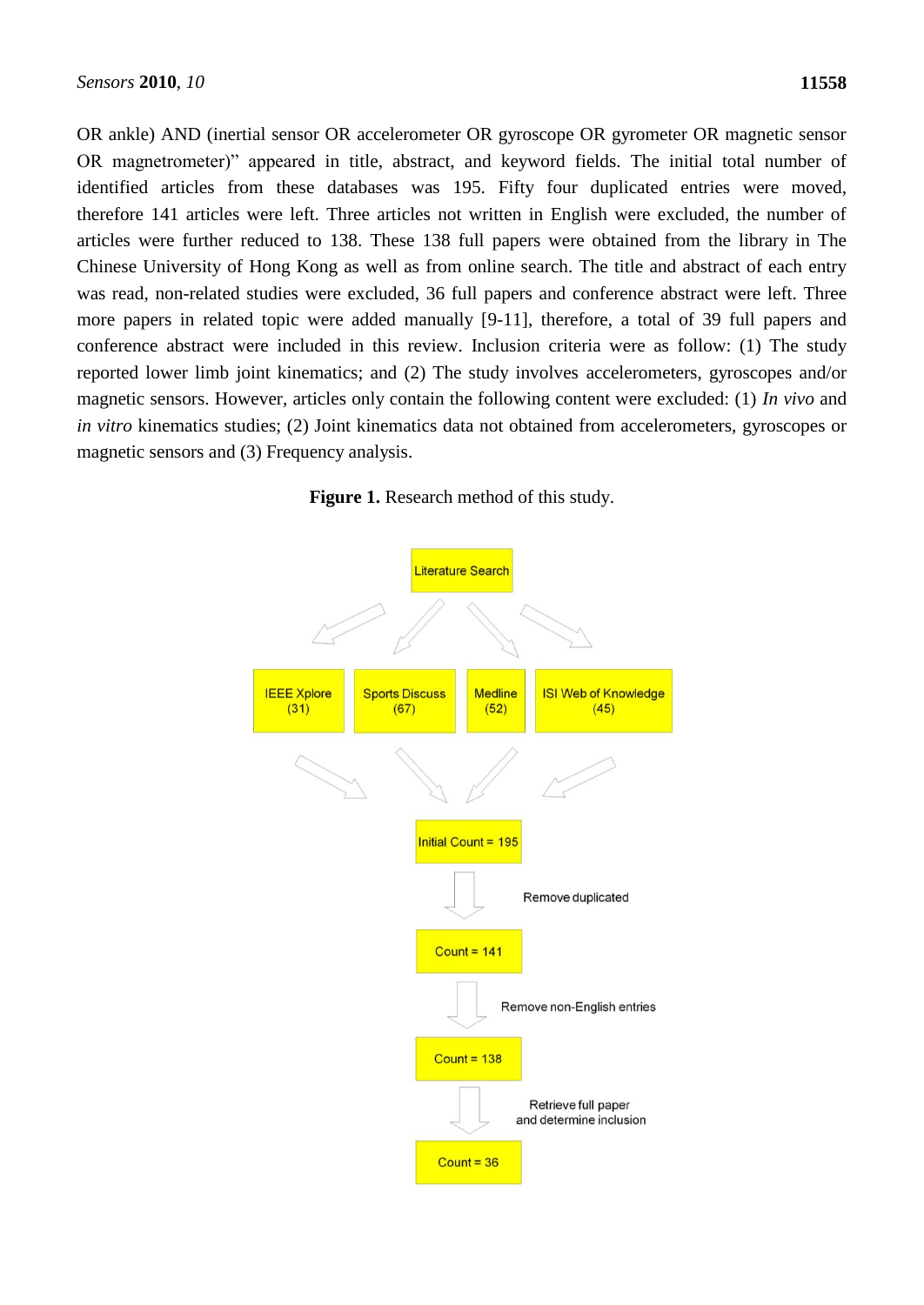# **3. Results and Discussion**

## *3.1. Type of Sensors*

Type of sensors used ranged from uniaxial accelerometers to triaxial accelerometers, gyroscopes and magnetic sensor. Full scale of accelerometers ranged from 3 g to 10 g, those of gyroscope ranged from 300–1,200 degree/second. For magnetic sensors, the full scale was 750 mGauss [12,13]. The weight of motion sensors adopted ranged from 18.2 g to 700 g, and the size ranged from 20  $\times$  10  $\times$  7.2 mm<sup>3</sup> to 64  $\times$  62  $\times$  26 mm<sup>3</sup>. Sampling frequencies of these systems ranged from 20–800 Hz. Details of sensors used in the studies were shown in Table 1.

|                         | <b>Number</b>       |               | <b>Components of each sensor module</b> |                                  |                                           |        |                              |
|-------------------------|---------------------|---------------|-----------------------------------------|----------------------------------|-------------------------------------------|--------|------------------------------|
| <b>Source</b>           | of sensor<br>module | Accelerometer | Gyroscope                               | <b>Magnetic</b><br><b>Sensor</b> | <b>Sizes</b>                              | Weight | <b>Sampling</b><br>frequency |
| Cooper 2009 [1]         | $\mathbf{1}$        | triaxial      | triaxial                                |                                  |                                           |        | 100 Hz                       |
| Coley 2005 [2]          | $\mathbf{1}$        |               | uniaxial                                |                                  | $30 \times 30 \times 30$ mm <sup>3</sup>  |        |                              |
| Willemsen 1991 [3]      | 16                  | uniaxial      |                                         |                                  |                                           |        | 500 Hz                       |
| Heyn 1996 [4]           | 8                   | uniaxial      |                                         |                                  |                                           |        | $100$ Hz                     |
| O'Donovan 2007 [6]      | $\overline{c}$      | triaxial      | triaxial                                | triaxial                         | $60 \times 40 \times 24$ mm <sup>3</sup>  |        | 500 Hz                       |
| Favre 2008 [7]          | $\overline{2}$      | triaxial      | triaxial                                | triaxial                         | $30 \times 25 \times 25$ mm <sup>3</sup>  |        | 200 Hz                       |
| Favre 2006 [8]          | $\overline{2}$      | triaxial      | triaxial                                | triaxial                         |                                           |        |                              |
| Cutti [9]               | 10                  | triaxial      | triaxial                                | triaxial                         | $39 \times 54 \times 28$ mm <sup>3</sup>  | 38 g   |                              |
| Van den Noort 2009 [11] | $\overline{2}$      | triaxial      | triaxial                                | triaxial                         |                                           |        | 100 Hz                       |
| Kawano 2007 [12]        | $\overline{2}$      | triaxial      | triaxial                                | triaxial                         | $53 \times 38 \times 21$ mm <sup>3</sup>  |        | 100 Hz                       |
| Kawano 2008 [13]        | $\sqrt{2}$          | triaxial      | triaxial                                | triaxial                         | $53 \times 38 \times 21$ mm <sup>3</sup>  | 30 g   | 200 Hz                       |
| Zijlstra 2008 [14]      | $\overline{c}$      | triaxial      | triaxial                                |                                  | $64 \times 62 \times 26$ mm <sup>3</sup>  | 150 g  |                              |
| Andrews 2000 [15]       | $\mathbf{1}$        | uniaxial      |                                         |                                  |                                           | 18.2 g |                              |
| Avor 2009 [16]          | $\overline{4}$      | triaxial      | triaxial                                |                                  |                                           |        |                              |
| Chan 2010 [17]          | $\mathbf{1}$        | triaxial      | triaxial                                |                                  | $20 \times 18 \times 6$ mm <sup>3</sup>   |        | 500 Hz                       |
| Dejnabadi 2005 [18]     | $\overline{2}$      | biaxial       | uniaxial                                |                                  | $20 \times 20 \times 10$ mm <sup>3</sup>  |        | 200 Hz                       |
| Dejnabadi 2006 [19]     | $\overline{4}$      | biaxial       | uniaxial                                |                                  | $20 \times 20 \times 10$ mm <sup>3</sup>  |        |                              |
| Ermes 2008 [20]         | 3                   | 2 triaxial    |                                         | 1 triaxial                       |                                           |        | 20 Hz                        |
| Favre 2009 [21]         | $\overline{c}$      | triaxial      | triaxial                                | triaxial                         |                                           |        | 240 Hz                       |
| Findlow 2008 [22]       | $\overline{c}$      | triaxial      | triaxial                                |                                  | $54 \times 39 \times 28$ mm <sup>3</sup>  |        |                              |
| Hanlon 2009 [23]        | $\overline{c}$      | biaxial       |                                         |                                  |                                           |        | $200\ \mathrm{Hz}$           |
| Helot 2005 [24]         | $\overline{c}$      | triaxial      |                                         | triaxial                         |                                           |        | 100 Hz                       |
| Kendell 2009 [25]       | 3                   | triaxial      | triaxial                                | triaxial                         |                                           |        |                              |
| Lau 2009 [26]           | $\overline{2}$      | biaxial       | uniaxial                                |                                  | $20 \times 10 \times 10$ mm <sup>3</sup>  |        |                              |
| L'Hemette 2008 [27]     | 1                   | triaxial      |                                         |                                  |                                           | 700 g  | $100$ Hz                     |
| Liu 2008 [28]           | $\mathbf{2}$        | triaxial      |                                         |                                  |                                           |        |                              |
| Liu 2009 [29]           | 3                   | triaxial      |                                         |                                  |                                           |        |                              |
| Mamizuka 2007 [30]      | $\mathbf{1}$        | triaxial      |                                         |                                  |                                           |        |                              |
| Mayagoitia 2002 [31]    | 8                   | uniaxial      |                                         |                                  |                                           |        | $100$ Hz                     |
| Picemo <sup>[32]</sup>  | $\overline{4}$      | triaxial      | triaxial                                | triaxial                         |                                           |        |                              |
| Saber-Sheikh 2010 [33]  | $\overline{2}$      | triaxial      | triaxial                                | triaxial                         | $53 \times 38 \times 21$ mm <sup>3</sup>  | 30 g   |                              |
| Simcox 2005 [34]        | 3                   | 2 biaxial     | 1 uniaxial                              |                                  | $70 \times 50 \times 25$ mm <sup>3</sup>  |        | 800 Hz                       |
| Tong 1999 [35]          | $\overline{2}$      |               | uniaxial                                |                                  | $20 \times 10 \times 7.2$ mm <sup>3</sup> |        |                              |
| Willemsen 1990 [36]     | 16                  | uniaxial      |                                         |                                  |                                           |        | 500 Hz                       |
| Zhang 2008 [37]         | $\mathbf{1}$        | biaxial       |                                         |                                  |                                           |        |                              |
| Ahmadi 2006 [38]        | 3                   | triaxial      |                                         |                                  |                                           |        | 500 Hz                       |
| Clark 2010 [39]         | $\mathbf{1}$        | triaxial      |                                         |                                  |                                           |        |                              |

**Table 1.** Type of sensors adopted in reviewed studies.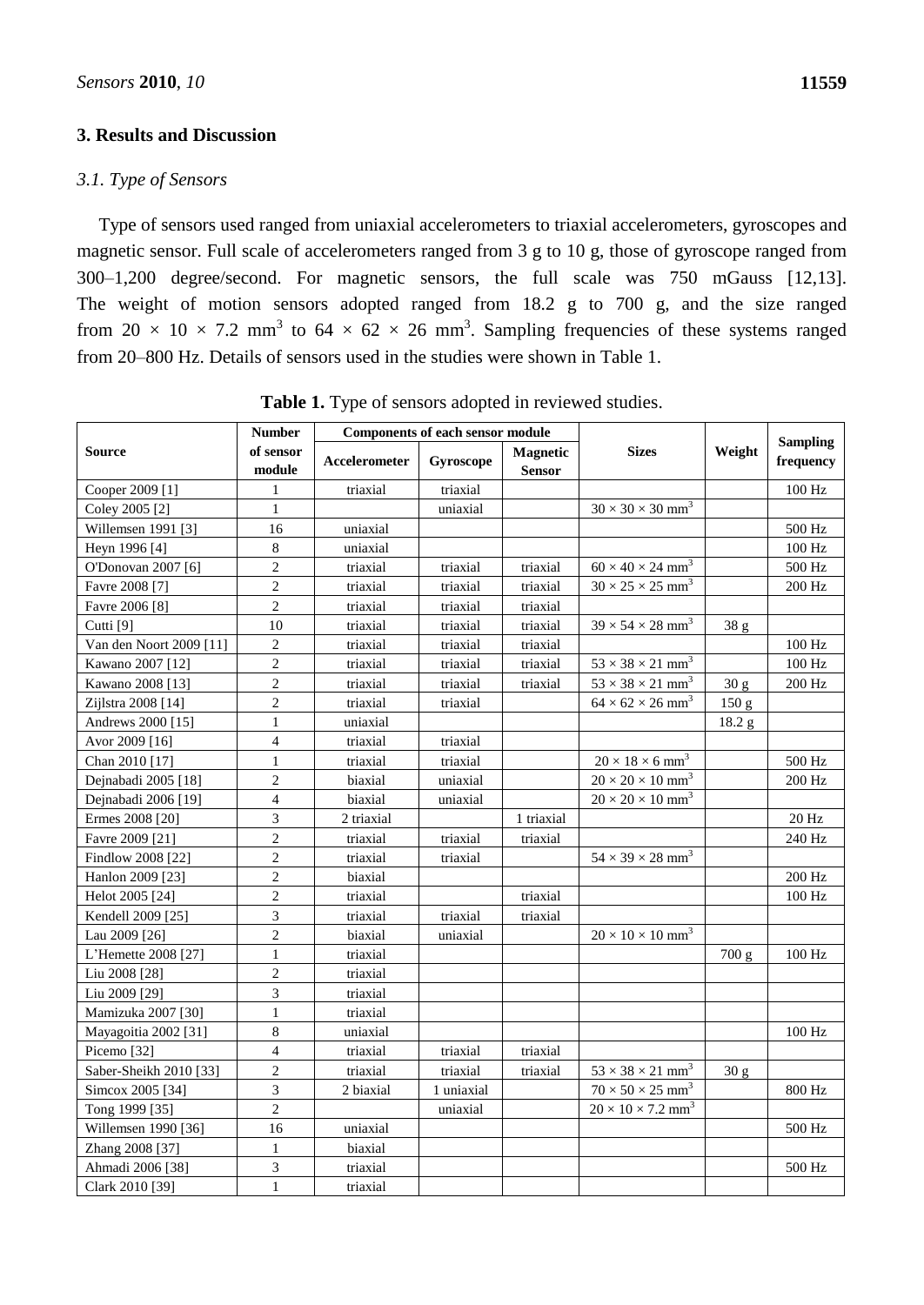# *3.2. Data Logging and Processing*

In most of the reviewed papers, collected data was not processed in a real time basis. Some of the systems have its own data logging system attached on the subject's body. Portable data loggers with different types of memory cards, for example, flash memories and SD-micro cards [1,8,16,20,25,27,31] were one of the common methods for data logging. These memory cards allow handy data storage. There were also systems which required subjects to carry a hand held PC with them for data collection [34]. Hand held PC allows data collection in daily activities as they can be carried in pocket easily. However, their sizes were still not small enough for subjects performing vigorous sport motions. Wired systems which data were collected by a wired notebook PC also existed [17,30]. Bluetooth wireless communication was also adopted [9,33], which allows subjects to have more freedom of motion during data collection. However, workstation must present for data collection, therefore it is not suitable for ambulatory system.

One of the disadvantages of application of wearable sensors in human motion analysis was that noise in data collection was usually severe. Therefore, data have to be filtered before further processing. Low pass filters with cut off frequencies ranged from 15–40 Hz were adopted in various systems [2,3,6,26,29]. The cut off frequencies were chosen carefully based on the motions being performed. Butterworth filters [17,26], Kalman filters [1,10,37] and Savitzky-Golay filters [18,19] were also adopted in some other systems according to their applications and motions to be detected (Table 2). Curved fitting technique was also adopted to eliminate noise [33].

| <b>Source</b>           | <b>Tested motions</b>                                                                                                                                                             |  |  |
|-------------------------|-----------------------------------------------------------------------------------------------------------------------------------------------------------------------------------|--|--|
| Cooper 2009 [1]         | Walking at five speed from 1-5 mi/h                                                                                                                                               |  |  |
| Coley 2005 [2]          | Walking, stair climbing                                                                                                                                                           |  |  |
| Heyn 1996[4]            | Walking                                                                                                                                                                           |  |  |
| O'Donovan 2007 [6]      | Heel and toe rise foot pumps, knee flexion and extension, clockwise<br>and anti-clockwise ankle rotation, lateral and medial foot rotation,<br>eversion and inversion, ambulation |  |  |
| Favre 2008 [7]          | Knee abduction and adduction, 30 m flat walking                                                                                                                                   |  |  |
| Favre 2006 [8]          | Walking                                                                                                                                                                           |  |  |
| Cutti 2010 [9]          | Walking                                                                                                                                                                           |  |  |
| Music 2008 [10]         | Sit to stand movement                                                                                                                                                             |  |  |
| Van den Noort 2009 [11] | Clinical assessment of knee joint                                                                                                                                                 |  |  |
| Zijlstra 2008 [14]      | Walking                                                                                                                                                                           |  |  |
| Andrews 2000 [15]       | Landing from a 5 cm fall                                                                                                                                                          |  |  |
| Avor 2009 [16]          | Running on treadmill on three different speed                                                                                                                                     |  |  |
| Chan 2010 [17]          | Walking, running, jumping, walking downstairs, cutting, simulated<br>ankle sprain                                                                                                 |  |  |
| Dejnabadi 2005 [18]     | Walking level at 3 km/h                                                                                                                                                           |  |  |
| Ermes 2008 [20]         | Walking, running, rowing, cycling                                                                                                                                                 |  |  |
| Favre 2009 [21]         | Walking                                                                                                                                                                           |  |  |
| Findlow 2008 [22]       | Walking at self-selected pace                                                                                                                                                     |  |  |

**Table 2.** Motions involved in reviewed studies.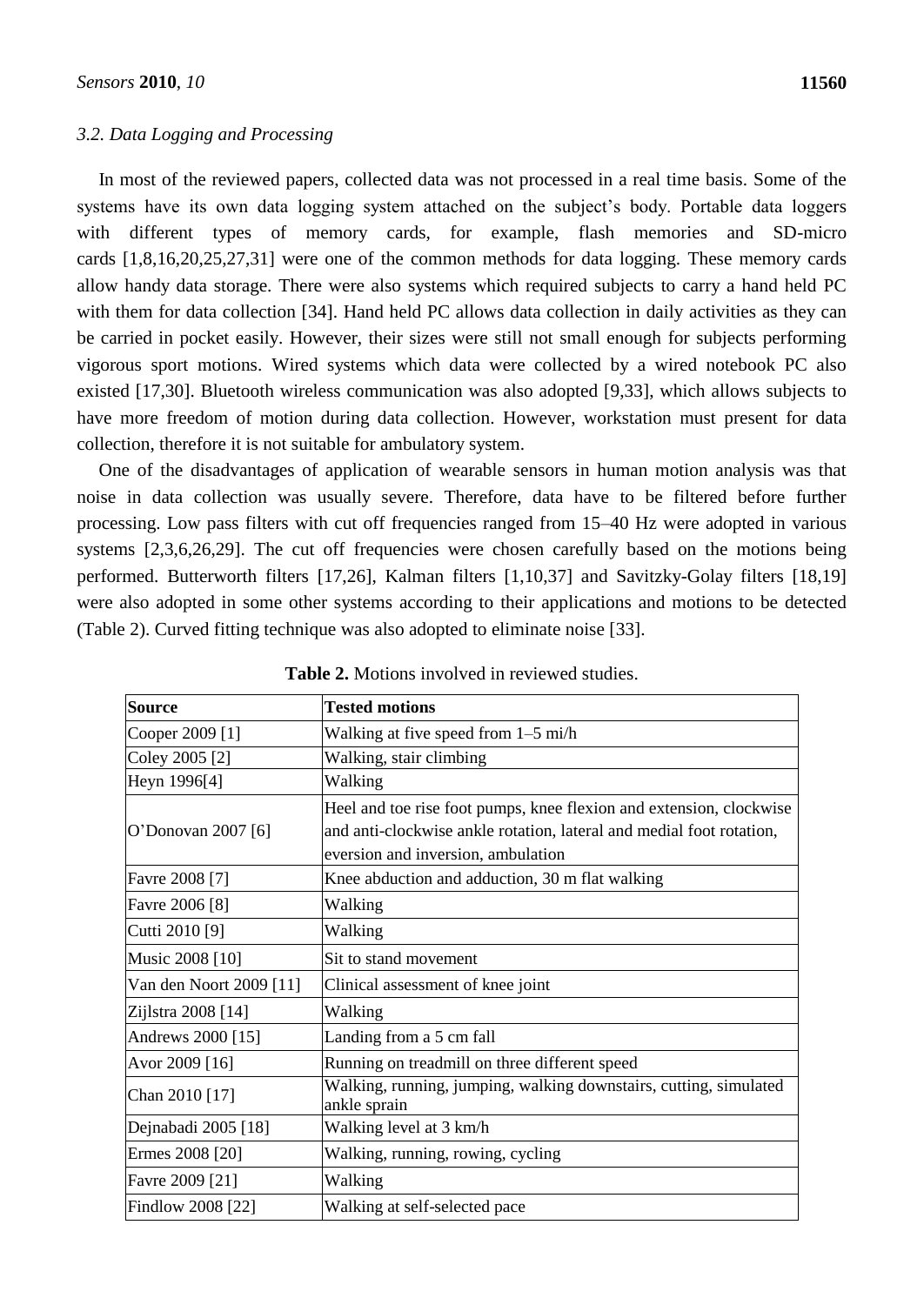| Hanlon 2009 [23]       | Walking                                                        |
|------------------------|----------------------------------------------------------------|
| Helot 2005 [24]        | Walking                                                        |
| Lau 2009 [26]          | Walking level, upslope down slope, downstairs, upstairs        |
| L'Hemette $2008[27]$   | Walking                                                        |
| Liu 2009 [29]          | Walking at self-selected slow, normal and fast speeds          |
| Mamizuka 2007 [30]     | Knee flexion and extension                                     |
| Mayagoitia 2002 [31]   | Walking at 1.4 km/h, 2.1 km/h, 2.7 km/h, 3.6 km/h and 4.6 km/h |
| Picemo 2008 [32]       | Walking                                                        |
| Saber-Sheikh 2010 [33] | Walking                                                        |
| Simcox 2005 [34]       | Sit-stand-sit, walking                                         |
| Willemsen 1990 [36]    | Walking                                                        |
| Zhang 2008 [37]        | Walking                                                        |
| Ahmadi 2006 [38]       | Tennis serving                                                 |
| Clark 2010 [39]        | Running on treadmill (10 km/h)                                 |

**Table 2.** *Cont*.

# *3.3. Study Design and Validation*

Most of the studies reviewed recruited young (age 18–40) healthy individuals as subjects. Only two studies have older subjects with average age of aged 58.7 [18,19]. Sample size ranged from one to 36. Walking and running on flat ground or treadmill were common motions being analyzed [1,2,4,8,14,16-18,21,22,24,27,29,31,34,36,37,39]. However, some other specific motions were also involved, for example, walking on difference surfaces [26], stand-sit transition [34], landing from a fall [15], tennis serve [38], rowing, cycling [20], jumping, walking downstairs, cutting, simulated sprain [17], walking upstairs [2], knee and ankle joint movement [6,11,30].

The accuracies of the motion sensing systems were mostly compared with those of video cameras or high speed optical motion analysis systems with reflexive markers, as video cameras and optical motion analysis systems were commonly used for human joint kinematics assessment nowadays.

# *3.4. Applications*

The reviewed papers monitored the joint kinematics of ankles, knees and hips. Most of the studies simplified these joints as simple hinge joints, which assume only sagittal plane movement was allowed. However, some studies could provide detailed three dimensional descriptions for ankle, knee and hip joints. Tibial acceleration was other commonly recorded parameters for human motion analysis. Tibial acceleration can be easily obtained from accelerometer data, without complicated data processing, therefore was favorable for real time monitoring and classification of different human activities.

By analysis of lower limb joint kinematics, several applications could be done, for example: Analysis of skill level and locomotor performance of athletes or patients [24,27,38]; ambulatory measurement to monitor patients' daily activities [7,816,29]; clinical assessment for patients [13,30];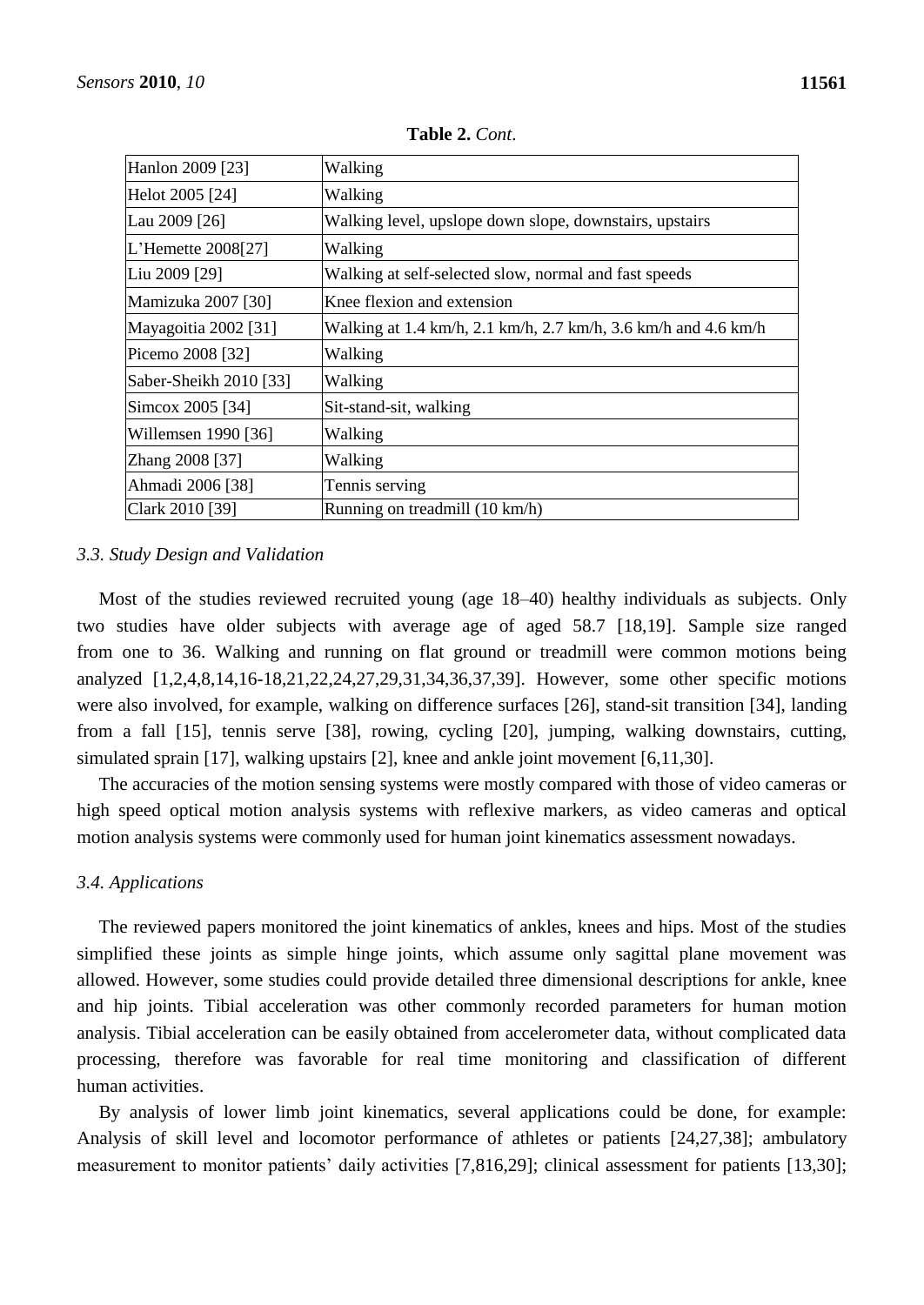Gait event detection and analysis [1,18,22,23,26,37,39] and identification of different daily activities, for example stair climbing, walking, running, rowing, cycling and simulated ankle sprain [2,17,20].

## *3.5. Fixation Methods*

Fixation methods were a very important part in motion analysis using motion sensors. A good fixation method reduced the artifices of skin movement. Moreover, good fixation methods can greatly reduced the errors caused by improper alignment to anatomical axes. Velcro straps [3,30], double-side adhesive tape [39], elastic straps [2,29,18,28] and neroprene straps [11] were commonly used for fixing motion sensors on subjects' bodies [3,15]. These tapes and straps are flexible and convenience to use. However, errors caused by skin movement can be significant. Some of the sensors were fixed on aluminum plate [4,15,29,31,39] or put inside plastic casing [6,25] first before attaching on subject's bodies. Hard plate and casing can reduce relative skin movement and protect the sensors from damage. However, they are usually heavy and restrict subjects from normal movement. Semi-rigid belt [27] and exoskeleton [21] harness were also used for better sensor attachment, but are not convenience for long term ambulatory use. Another important note for fixation of sensor was that we have to ensure the axes of the inertial sensors aligned with the anatomical axes of the segments. Some studies applied anatomical calibration to align sensor's axes with the axes of the body segment. Calibration devices were adopted in static trial to identify the lines connecting anatomical landmarks [32]. Static postures were also adopted to calibrate the sensors in a functional approach [9].

#### *3.6. Discussion*

Some limitations still exist for lower limb human biomechanics analysis by wearable inertial motion sensors. Firstly, filtering, integration, trigonometry were involved to estimate joint angular kinematics. Therefore, high demand of hardware was needed for data processing, this made a higher cost and larger size for the data processing unit. Most importantly, complicated data processing technique means real time analysis nearly impossible in most of the studies. In some other studies, real time analysis was possible, for example Cutti [9] and his colleagues can measure real time joint kinematics, however, it was still limited to data collection in clinical setting.

Future development of joint kinematics analysis techniques for wearable inertial sensors should focus simplification of data processing algorithm would be the most challenging part. Batteries lives, fixation method, size of central processing unit were other aspects to be improved. Inertial sensors might replace video cameras and optical motion analysis systems in some human biomechanics studies as data collection could be done outside laboratory settings. The low cost of inertial sensors is obviously another advantage against optical motion analysis systems. Most importantly, it might be applied in ambulation system for real time motion classification, feedback to athletics about sports performance, monitor patients' daily activities and even act as alarm for activation of protective mechanism when the user was in danger of sports injury.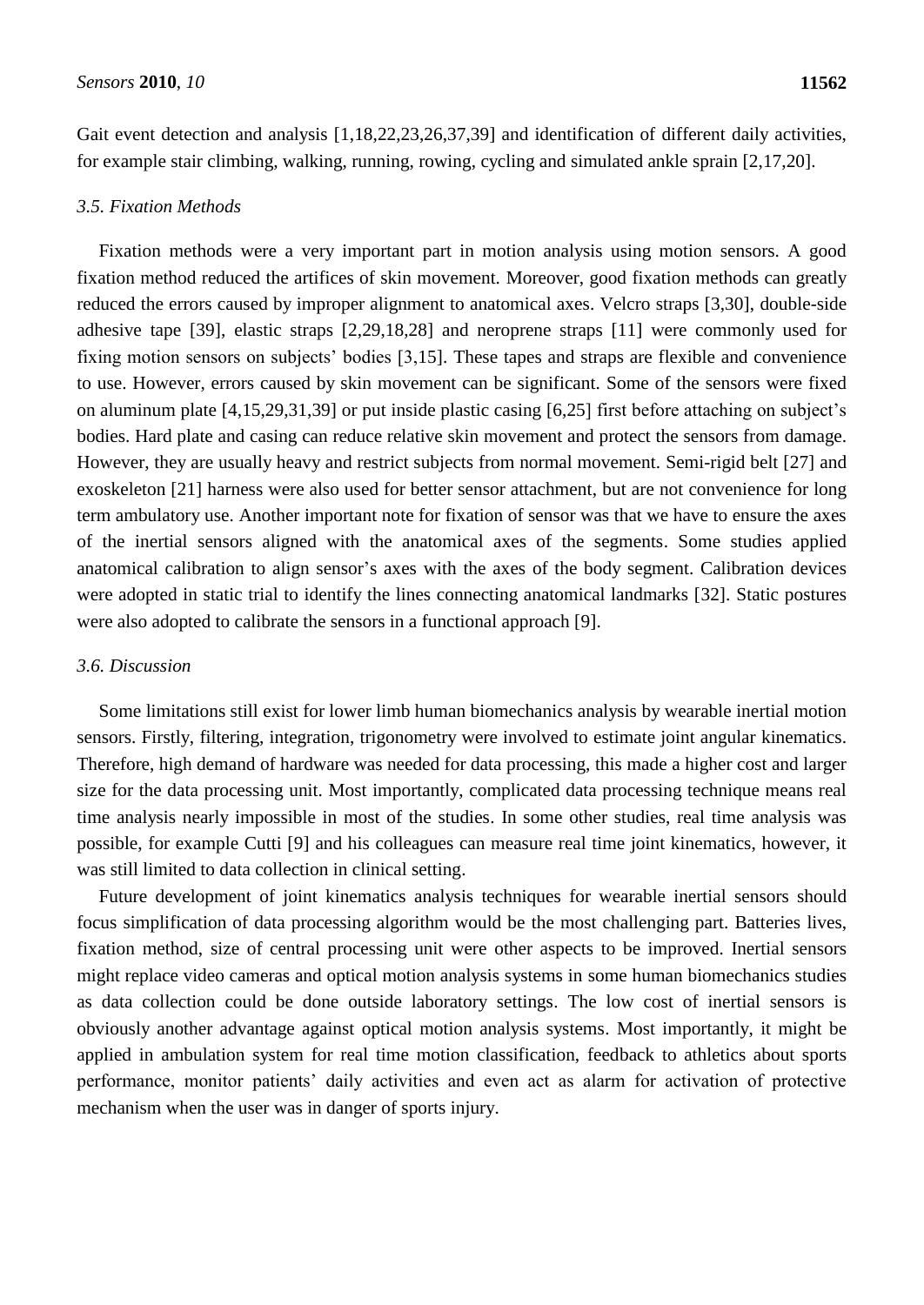## **4. Conclusions**

Wearable inertial motion sensors are highly transportable and no stationary units, such as receivers and cameras are needed in data collection, therefore can be used outside laboratory conditions [2]. Due to the development of micro-electro-mechanical systems (MEMS), the size and power consumption were greatly improved in the design of sensor, making it a good choice for lower limb joint kinematics studies. However, data logging, data processing and fixation method are the areas to be improved in the near future. Simplify data processing algorithm can allow reduction of size and cost of the data processing unit, which allows easy attachment on users for ambulatory purpose. Fixation method which allows freedom of movement and minimizes skin movement is another important aspect.

## **Acknowledgements**

This research project was made possible by resources donated by The Hong Kong Jockey Club Charities Trust.

## **References**

- 1. Cooper, G.; Sheret, I.; McMillian, L.; Siliverdis, K.; Sha, N.; Hodgins, D.; Kenney, L.; Howard, D. Inertial sensor-based knee flexion/extension angle estimation. *J. Biomech.* **2009**, *42*, 2678-1685.
- 2. Coley, B.; Najafi, B.; Paraschiv-Ionescu, A.; Aminian, K. Stair climbing detection during daily physical activity using a miniature gyroscope. *Gait Posture* **2005**, *22*, 287-294.
- 3. Willemsen, A.T.M.; Frigo, C.; Boom, H.B.K. Lower extremity angle measurement with accelerometers-error and sensitivity analysis. *IEEE Trans*. *Biomed*. *Eng*. **1991**, *38*, 1186-1193.
- 4. Heyn, A.; Mayagoitia, R.E.; Nene, A.V.; Veltink, P. The kinematics of the swing phase obtained from accelerometer and gyroscope measurements. In *Proceedings of 18th Annual International Conference of the IEEE Engineering in Medicine and Biology Society*, Amsterdam, The Netherlands, 31 October–3 November 1996; pp. 463-464.
- 5. Morris, J.R.W. Accelerometry—A technique for the measurement of human body movements. *J. Biomech.* **1973**, *6*, 729-736.
- 6. O'Donovan, K.J.; Kamnik, R.; O'Keeffe, D.T.; Lyons, G.M. An inertial and magnetic sensor based technique for joint angle measurement. *J. Biomech.* **2007**, *40*, 2604-2611.
- 7. Favre, J.; Jolles, B.M.; Aissaoui, R.; Aminian, K. Ambulatory measurement of 3D knee joint angle. *J. Biomech.* **2008**, *41*, 1029-1035.
- 8. Favre, J.; Luthi, F.; Jolles, B.M.; Siegrist, O.; Najafi, B.; Aminian, K. A new ambulatory system for comparative evaluation of the three-dimensional knee kinematics, applied to anterior cruciate ligament injuries. *Knee Surg. Sports Traumatol. Ar.* **2006**, *14*, 592-604.
- 9. Cutti, A.G.; Ferrari, A.; Garofalo, P.; Raggi, M.; Cappello, A.; Ferrari, A. Outwalk: A protocol for clinical gait analysis based on inertial and magnetic sensors. *Med. Biol. Eng. Comput.* **2010**, *48*, 17-25.
- 10. Music, J.; Kamnik, R.; Munih, M. Model based inertial sensing of human body motion kinematics in sit-to-stand movement. *Simul. Model. Pract. Theory* **2008**, *16*, 933-944.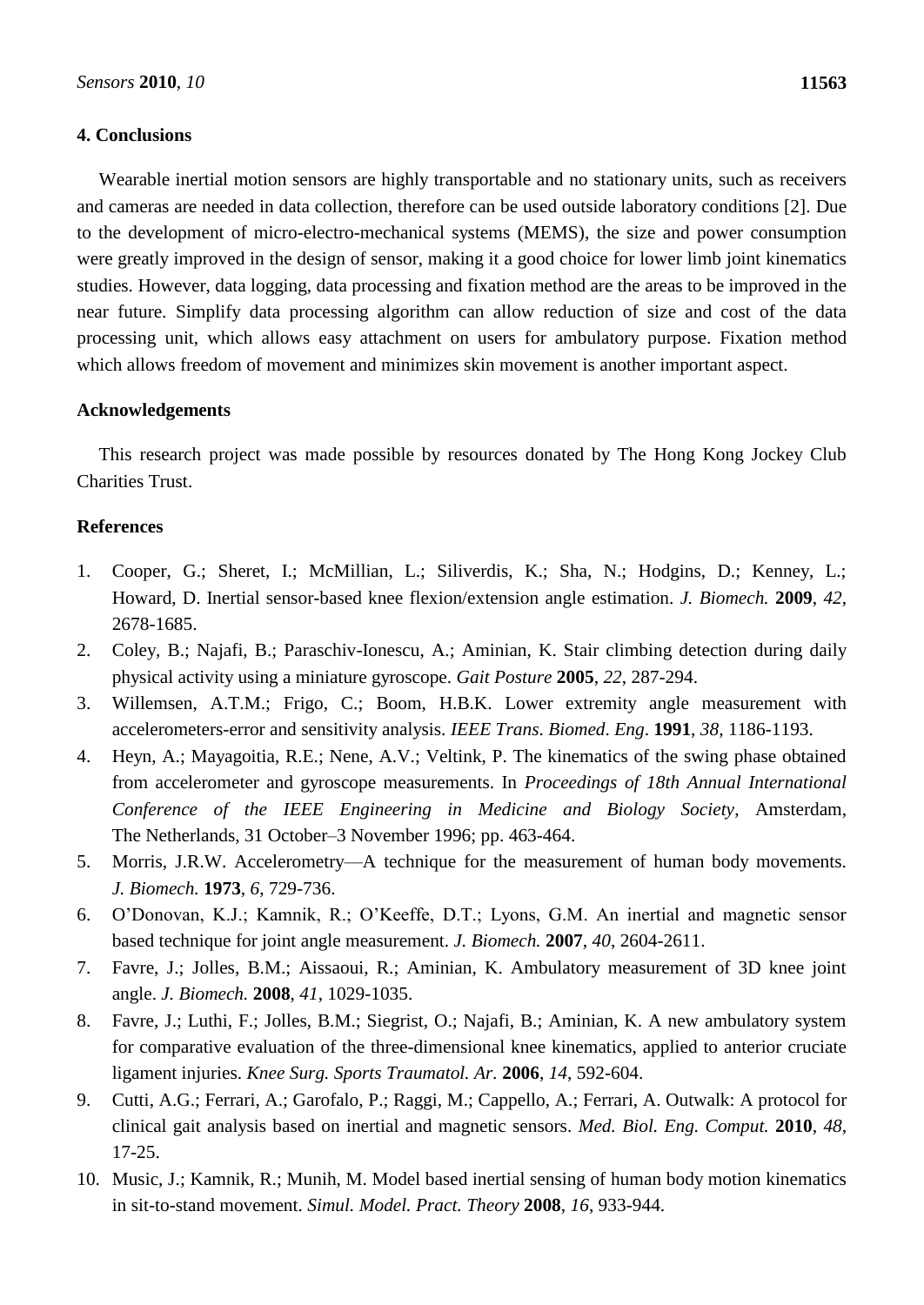- 11. van den Noort, J.C.; Scholtes, V.A.; Harlaar, J. Evaluation of clinical spasticity assessment in Cerebral palsy using inertial sensors. *Gait Posture* **2009**, *30*, 138-143.
- 12. Kawano, K.; Kobashi, S.; Yagi, M.; Kondo, K.; Yoshiya, S.; Hata, T. Analyzing 3D knee kinematics using accelerometers, gyroscopes and magnetometers. In *Proceedings of IEEE Conference on Systems Engineering 2007*, San Antonio, TX, USA, 16–18 April 2007; pp. 1-6.
- 13. Kawano, K.; Kobashi, S.; Tsumori, Y.; Shibanuma, N.; Imawaki, S.; Yagi, M.; Yoshiya, S.; Hata, Y. Evaluation of pivot shift in the anterior cruciate ligament-injured knee using inertial and magnetic sensors. In *Proceedings of Automation Congress*, Waikoloa, HI, USA, 28 September– 2 October 2008; pp. 1-6.
- 14. Zijlstra, A.; Goosen, J.H.M.; Verheyen, C.C.P.M.; Zijlstra, W. A body-fixed-sensor based analysis of compensatory trunk movements during unconstrained walking. *Gait Posture* **2008**, *27*, 164-167.
- 15. Andrews, D.M.; Dowling, J.J. Mechanical modeling of tibial axial accelerations following impulsive heel impact. *J. Appl. Biomech.* **2000**, *16*, 276-288.
- 16. Avor, J.K. An approach to sensor fusion in medical robots. In *Proceedings of IEEE 11th International Conference on Rehabilitation Robotics*, Kyoto, Japan, 23–26 June 2009; pp. 818-822.
- 17. Chan, Y.Y.; Fong, D.T.P.; Chung, M.M.L.; Li, W.J.; Liao, W.H.; Yung, P.S.H.; Chan, K.M. Identification of ankle sprain motion from common sporting activities by dorsal foot kinematics data. *J. Biomech.* **2010**, *43*, 1965-1969.
- 18. Dejnabadi, H.; Jolles, B.M.; Aminian, K. A new approach to accurate measurement of uniaxial joint angles based on a combination of accelerometers and gyroscopes. *IEEE Trans*. *Biomed*. *Eng*. **2005**, *52*, 1478-1484.
- 19. Dejnabadi, H.; Jolles, B.M.; Casanova, E.; Fua, P. Estimation and visualization of sagittal kinematics of lower limbs orientation using body-fixed sensors. *IEEE Trans*. *Biomed*. *Eng*. **2006**, *53*, 1385-1393.
- 20. Ermes, M.; Pärkkä, J. Detection of daily activities and sports with wearable sensors in controlled and uncontrolled conditions. *IEEE Trans*. *Inf. Technol. Biomed.* **2008**, *12*, 20-26.
- 21. Favre, J.; Aissaoui, R.; Jolles, B.M.; de Guise, J.A.; Aminian, K. Functional calibration procedure for 3D knee joint angle description using inertial sensors. *J. Biomech.* **2009**, *42*, 2330-2335.
- 22. Findlow, A.; Goulermas, J.S.; Nester, C.; Howard, D.; Kenney, L.P.J. Predicting lower limb joint kinematics using wearable motion sensors. *Gait Posture* **2008**, *28*, 120-126.
- 23. Hanlon, M.; Anderson, R. Real-time gait event detection using wearable sensors. *Gait Posture*  **2009**, *30*, 523-527.
- 24. Helot, R.; Pissard-Gibollet, R.; Espiau, B.; Favre-Reguillon, F. Continuous identification of gait phase for robotics and rehabilitation using microsensors. In *Proceedings of IEEE 12th International Conference on Advanced Robotics*, Seattle, WA, USA, 18–20 July 2005; pp. 686-691.
- 25. Kendell, C. Effect of mobility devices on orientation sensors that contain magnetometers. *J. Rehabil. Res. Dev.* **2009**, *46*, 957-962.
- 26. Lau, H.Y.; Tong, K.Y.; Zhu, H. Support vector machine for classification of walking conditions of persons after stroke with dropped foot. *Hum. Movement Sci.* **2009**, *28*, 504-514.